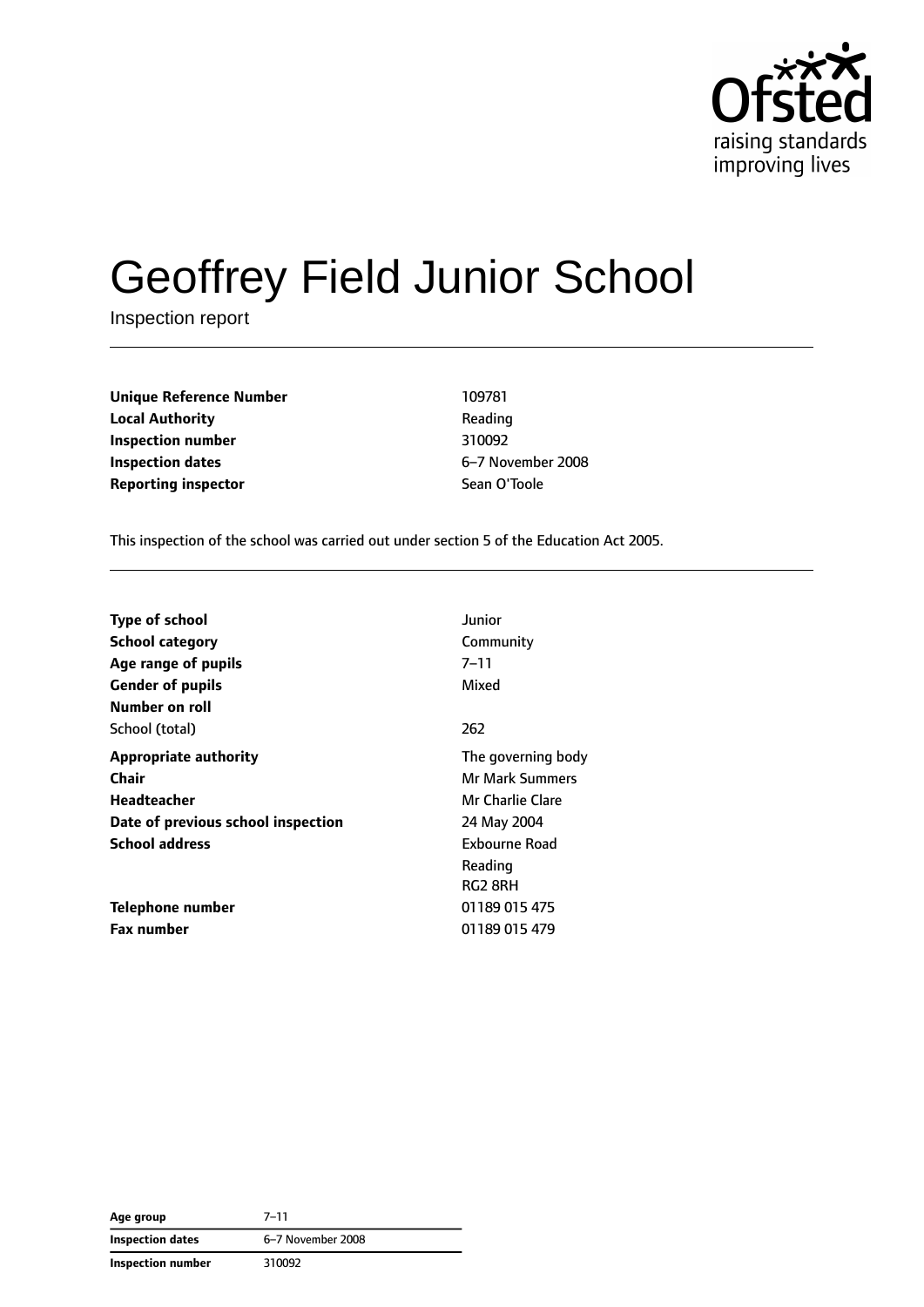.

<sup>©</sup> Crown copyright 2008

Website: www.ofsted.gov.uk

This document may be reproduced in whole or in part for non-commercial educational purposes, provided that the information quoted is reproduced without adaptation and the source and date of publication are stated.

Further copies of this report are obtainable from the school. Under the Education Act 2005, the school must provide a copy of this report free of charge to certain categories of people. A charge not exceeding the full cost of reproduction may be made for any other copies supplied.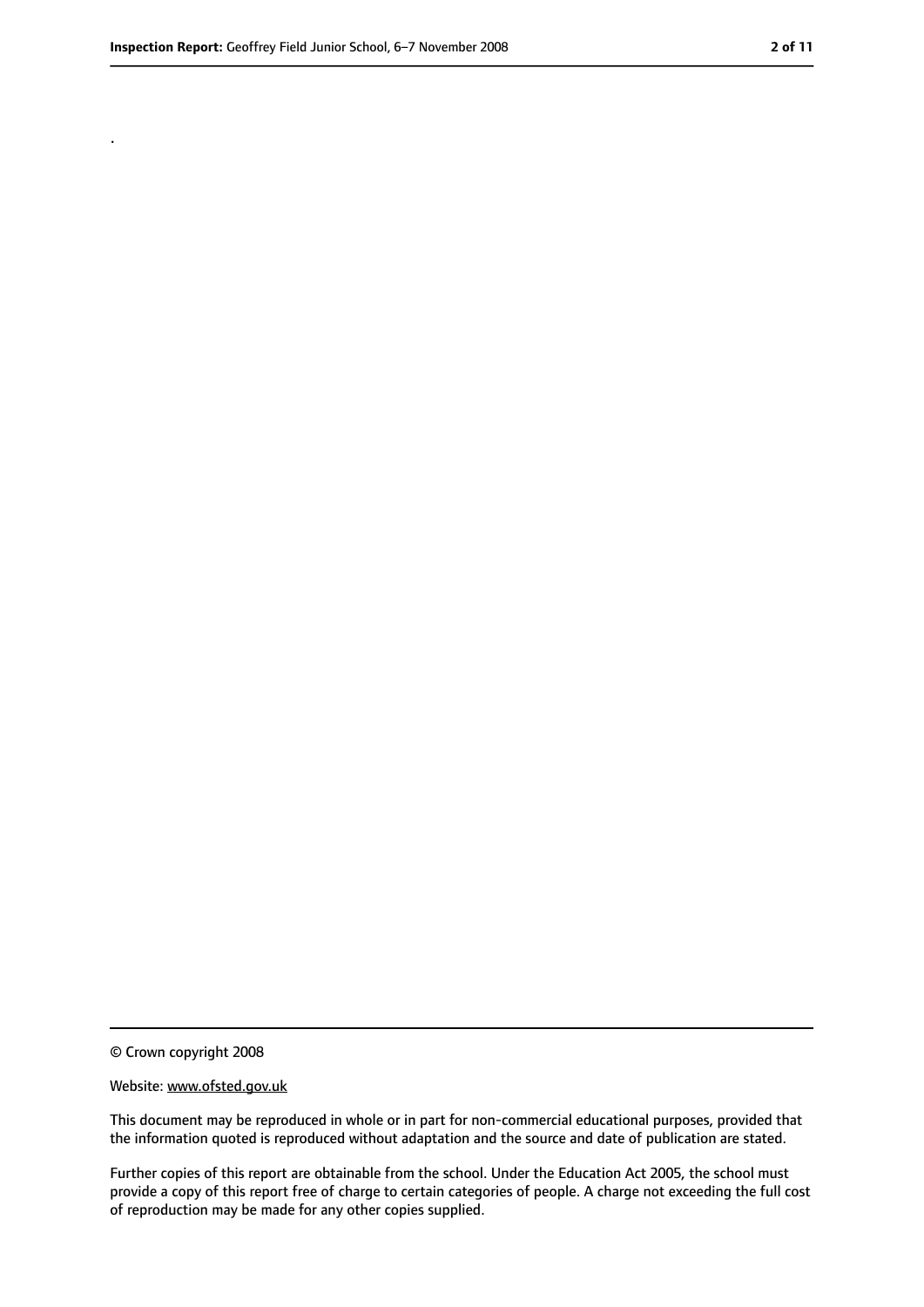# **Introduction**

The inspection was carried out by three Additional Inspectors.

#### **Description of the school**

This is a larger than average school. Over a quarter of pupils are eligible for free schools meals. Most pupils have white British heritage but about 20 per cent are from a variety of minority ethnic backgrounds. A small proportion of these pupils have a first language other than English. There is a much higher proportion of pupils with learning difficulties than found in most schools. They have a wide range of needs that include specific learning, behavioural, emotional and social problems and speech, language and communication difficulties. The school holds the Basic Skills and Healthy Schools awards.

#### **Key for inspection grades**

| Grade 1 | Outstanding  |
|---------|--------------|
| Grade 2 | Good         |
| Grade 3 | Satisfactory |
| Grade 4 | Inadequate   |
|         |              |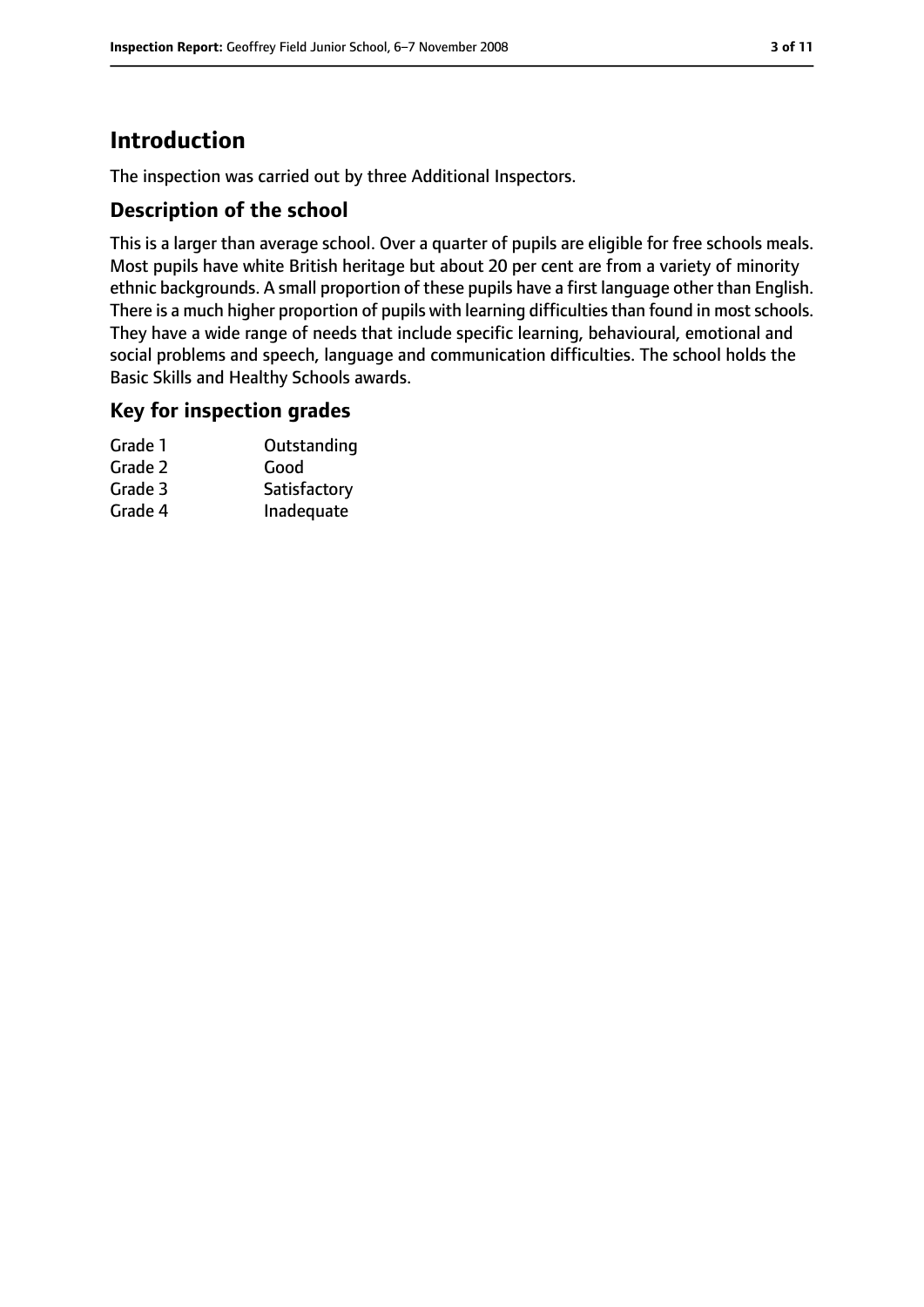## **Overall effectiveness of the school**

#### **Grade: 2**

One of the strong messages coming from parents and pupils is that, 'The staff are all incredibly dedicated, supportive and caring.' Under the dynamic leadership of the headteacher and his enthusiastic team, standards have improved much in 2008 and inspection evidence shows that this improvement is likely to be maintained. Leaders have delivered this success through setting challenging targets for staff and by providing high quality support and guidance to both adults and pupils. The common vision shared between staff, pupils and governors has created a school in which pupils of all abilities consistently achieve well. However, more remains to be done to improve pupils' writing skills and competence in solving complex problems by extending opportunities for them to use literacy and numeracy skills in other subjects. Pupils talk enthusiastically about the school and clearly enjoy the wealth of extra curricular activities, special events such as the arts week, and the many opportunities to take part in trips. As one parent wrote, 'I feel that my children are well looked after, treated as individuals and are actively encouraged to develop academically and socially.'

By responding to the pupils' interests and enthusiasms and through their use of assessment the staff clearly identify the next steps in learning and plan activities that the pupils say are fun and interesting. Whilst marking is thorough and supportive, in some cases pupils have insufficient opportunity to respond to the questions and issues raised. Teachers use a good range of approaches to engage the learners, providing opportunities for the pupils to share their ideas, benefit from well-focused support and make decisions about their own learning. Those with learning difficulties, especially those with behavioural difficulties, are nurtured and supported well. They are given achievable and challenging targets and the support they need to succeed. Pupils' behaviour is good due to the staff's high expectations and strong support for vulnerable groups. Pupils make substantial gains in their personal, social and emotional development due to the positive way that staff focus on building pupils' confidence. They are especially proud of their role in decision making, acting as mediators and safety inspectors. Because they apply for these posts they learn much about the world of work and develop a strong sense of responsibility and citizenship. Excellent links with the community contribute much to learners' very positive attitudes about the different races and cultures found in Britain today. The Madejski Awards for success in the Responsibility, Ownership, Participation, Exploration and Self motivation programme (ROPES) enhance pupils' self belief and spur them on to achieve well both socially and academically.

Leaders and managers have an accurate and incisive view of the school's strengths and weaknesses and are ambitious for the pupils to succeed. They have excellent capacity to build on the school's good achievements. The impact of leadership has brought improved standards and consistency to pupils' progress throughout the school resulting in good achievement. Pupils' enjoyment of school and their very positive attitudes to learning are another outcome of the success of leadersin inspiring their pupils. Additionally, the excellent focus on the pupils' care and support ensure that all are included and valued. Staff work hard and have challenging targets linked to performance management. Governors have an excellent grasp of the school's strengths and weaknesses and call the staff to account for their actions. There is no complacency here and staff are inventive in finding ways of including pupils, especially those who are vulnerable, so that they enjoy school and learn to work together. One parent summed up the work of the school by writing, 'A very well maintained and staffed school which produces positive and motivated pupils.'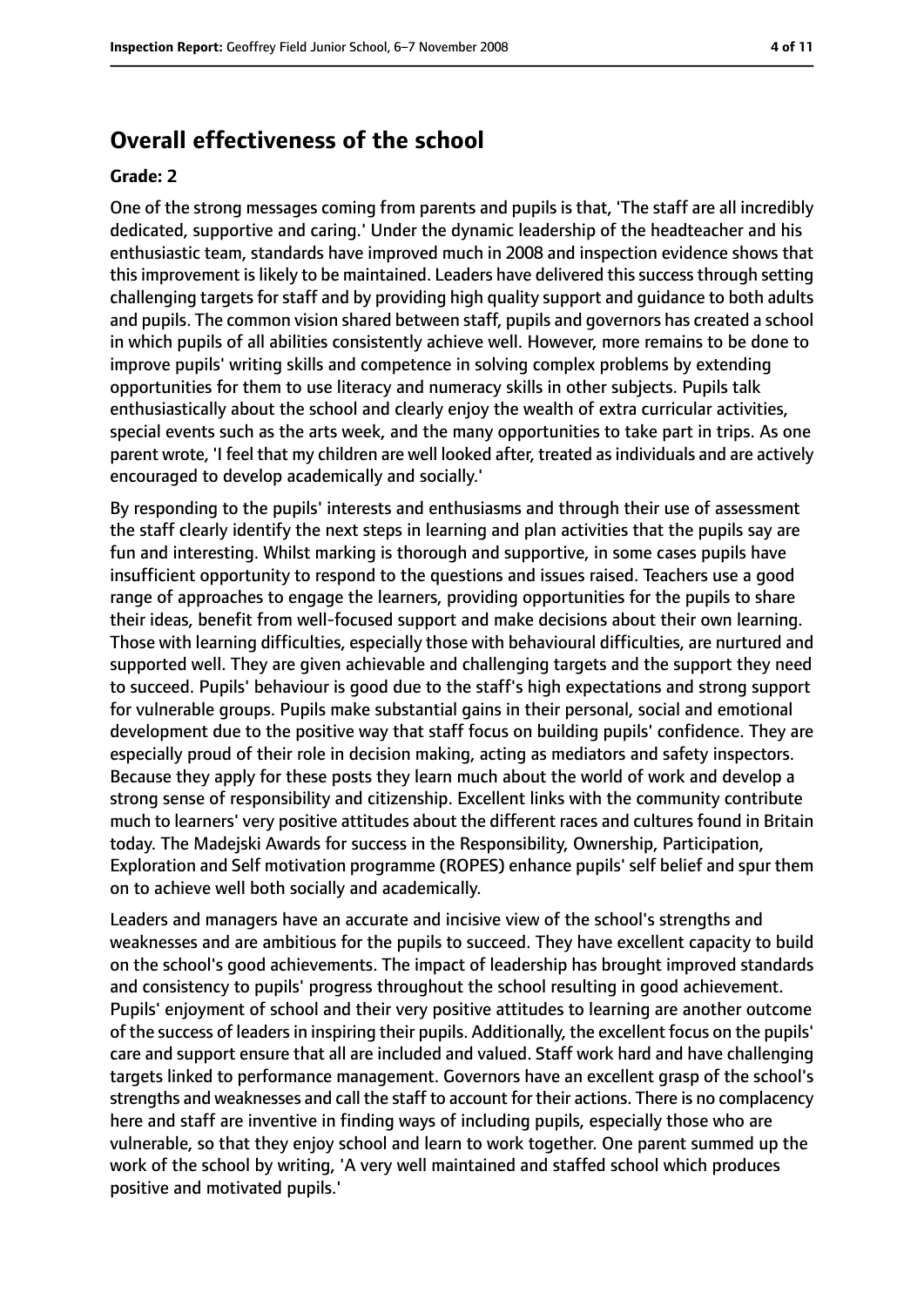### **What the school should do to improve further**

- Increase opportunities for pupils to use their basic literacy and numeracy skills in other subjects.
- Ensure that pupils have the opportunity to respond to and benefit from the teachers' ideas and suggestions in their marked work.

# **Achievement and standards**

#### **Grade: 2**

Pupils start school with below average skills, knowledge and understanding. Standards have improved due to the intense focus by leaders and managers on ensuring consistently good teaching. The most recent provisional test results show further good improvement, especially in mathematics. Inspection evidence shows that the current Year 6 are on course to maintain this improvement. Nonetheless, the school is aware of the need to raise pupils' confidence in solving complex problems. Reading standards are average and writing is improving but some pupils lack confidence in applying these skills successfully in their writing in other subjects. Success in reading has been due to the use of a wide variety of strategies that have engaged the pupils. As one boy with learning difficulties said, 'I used to hate reading but now I love it.' Those from minority ethnic backgrounds make good progress and are working at average levels by they time they leave the school. Pupils with specific learning needs, behavioural, emotional and social problems and speech, language and communication difficulties achieve well because of the well-focused support they receive.

# **Personal development and well-being**

#### **Grade: 1**

Pupils like school and are happy and well motivated. One boy said, 'I enjoy school because we learn how to help each other and share and care for everyone.' Pupils enjoy taking responsibility and are proud to represent their peers as school councillors. They have an excellent understanding of democracy and citizenship through their participation in elections and applications for a variety of jobs around the school. In lessons, they are attentive and show respect for their teachers and classmates. Their politeness and thoughtful behaviour contribute to the school's pleasant and purposeful environment where everyone can learn and play in safety. They are very quick in responding to challenges and are keen to achieve their targets. Pupils have an extremely strong awareness of healthy lifestyles and know about eating a balanced diet and taking plenty of exercise. They say they have great fun in school and particularly enjoy the rich variety of extra curricular activities that contribute to their fitness, well-being and enjoyment. Pupils are thoughtful and kind. Although they say there are occasional incidents of bullying, they feel safe and know that adults will listen and act if they are worried. They willingly raise funds for charities, find ways to improve their school such as developing the outdoor area and like to find out about different cultures and traditions. Because of the leaders' commitment to providing enjoyable, interesting and challenging opportunities the pupils' attendance has risen and is now good, and they clearly enjoy all aspects of school life.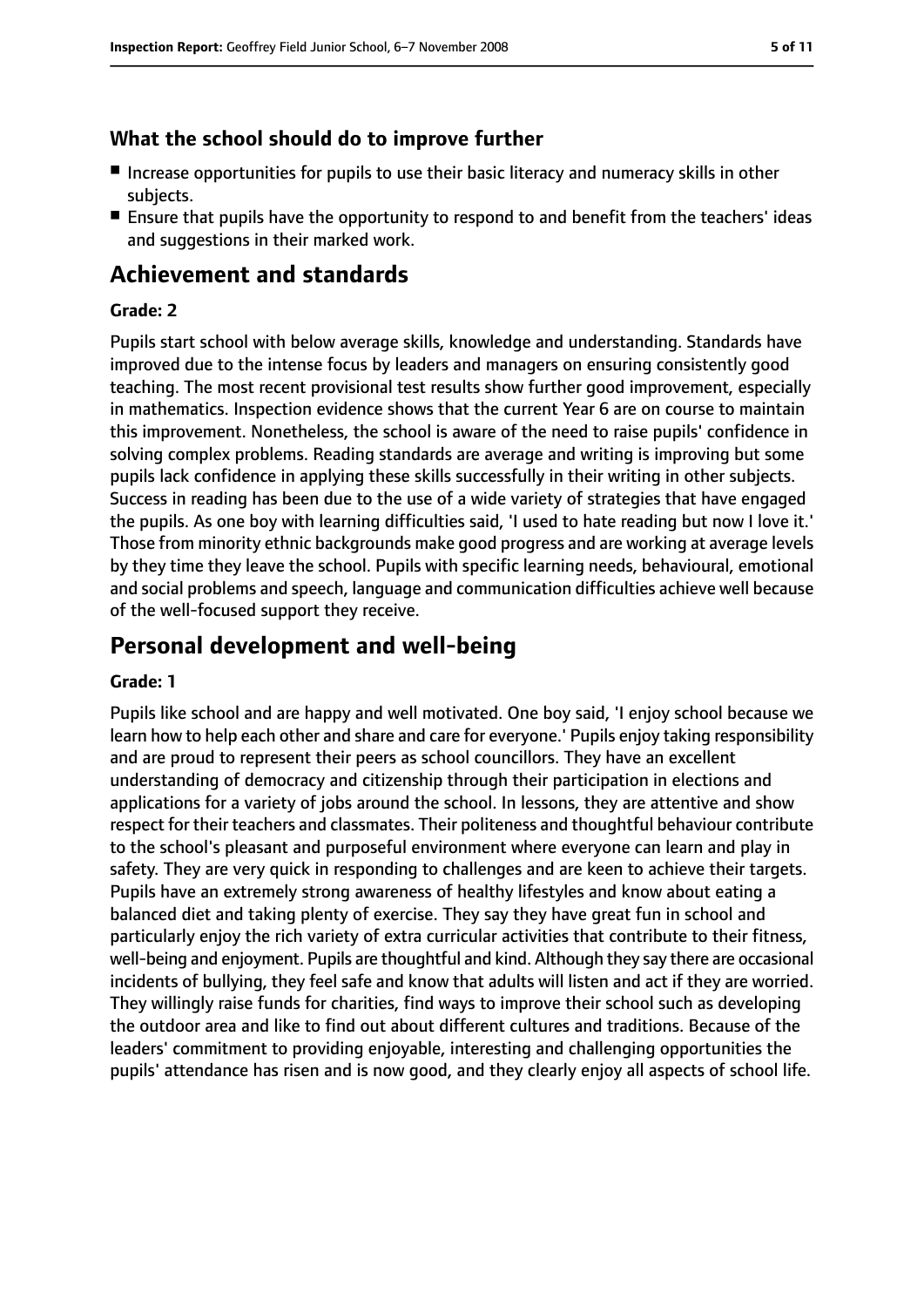# **Quality of provision**

## **Teaching and learning**

#### **Grade: 2**

Teaching has improved much because of the ways in which leaders and managers provide good support and challenge, and have high expectations of their colleagues. Senior staff encourage their colleagues to find imaginative ways to stimulate learning. One of the strengths in teaching is the way that adults relate to the pupils and find different ways to help them to learn. The teaching assistants contribute well to learning and provide good support for those who lack confidence. Lessons are planned thoroughly and include a variety of strategies to keep learning moving at a good pace. Teachers use questions well to assess understanding and to enable the pupils to see how well they have met the lesson objectives. Marking is accurate and often includes good guidance about how to improve but pupils do not always have the time to follow up the suggestions or answer the questions that have been posed. English is taught well because pupils receive support through structured examples that help them to build up their stories. Setting is used well in mathematics lessons although teachers do not make sufficient use of problem solving to stretch the pupils' thinking. Pupils enjoy lessons and work hard but sometimes their work is marred by untidy presentation.

#### **Curriculum and other activities**

#### **Grade: 2**

The good curriculum is enhanced through the excellent provision for pupils' personal, social and emotional development. Leaders have been successful in creating opportunities for pupils to explore and investigate different ways of learning and this has contributed to high levels of enjoyment, good attendance and improved standards. Pupils have an excellent awareness of how to live safely and healthily through their lessons, visits from the Life Caravan and circle times. The interesting trips and activities, combined with an excellent range of extra curricular activities also contribute to the pupils' high levels of enjoyment and positive attitudes to school. The provision for vulnerable groups including those with learning difficulties ensures that pupils are able to participate in all the school offers. All subjects are taught and the school is developing links between them. Staff recognise that these links should be extended to enable pupils to apply their basic skills in different contexts.

#### **Care, guidance and support**

#### **Grade: 1**

One of the hallmarks of the school's success is the excellent level of care and support provided for the pupils. Parents comment very favourably on the friendly and approachable staff. Their children say they feel safe in school and that they are confident that any problems are quickly resolved. The staff focus intensively on the pupils' well-being and there are robust child protection procedures, good quality risk assessment and detailed attention to matters of health and safety, including the contribution made by some of the children who act as safety inspectors. All requirements regarding safeguarding children are met. Pupils receive good academic guidance; target setting is robust and includes the involvement of parents. Those with learning difficulties say how much they appreciate the support they receive. Staff are attentive to detail and strive to find the best ways to engage vulnerable and less confident pupils so that they feel valued.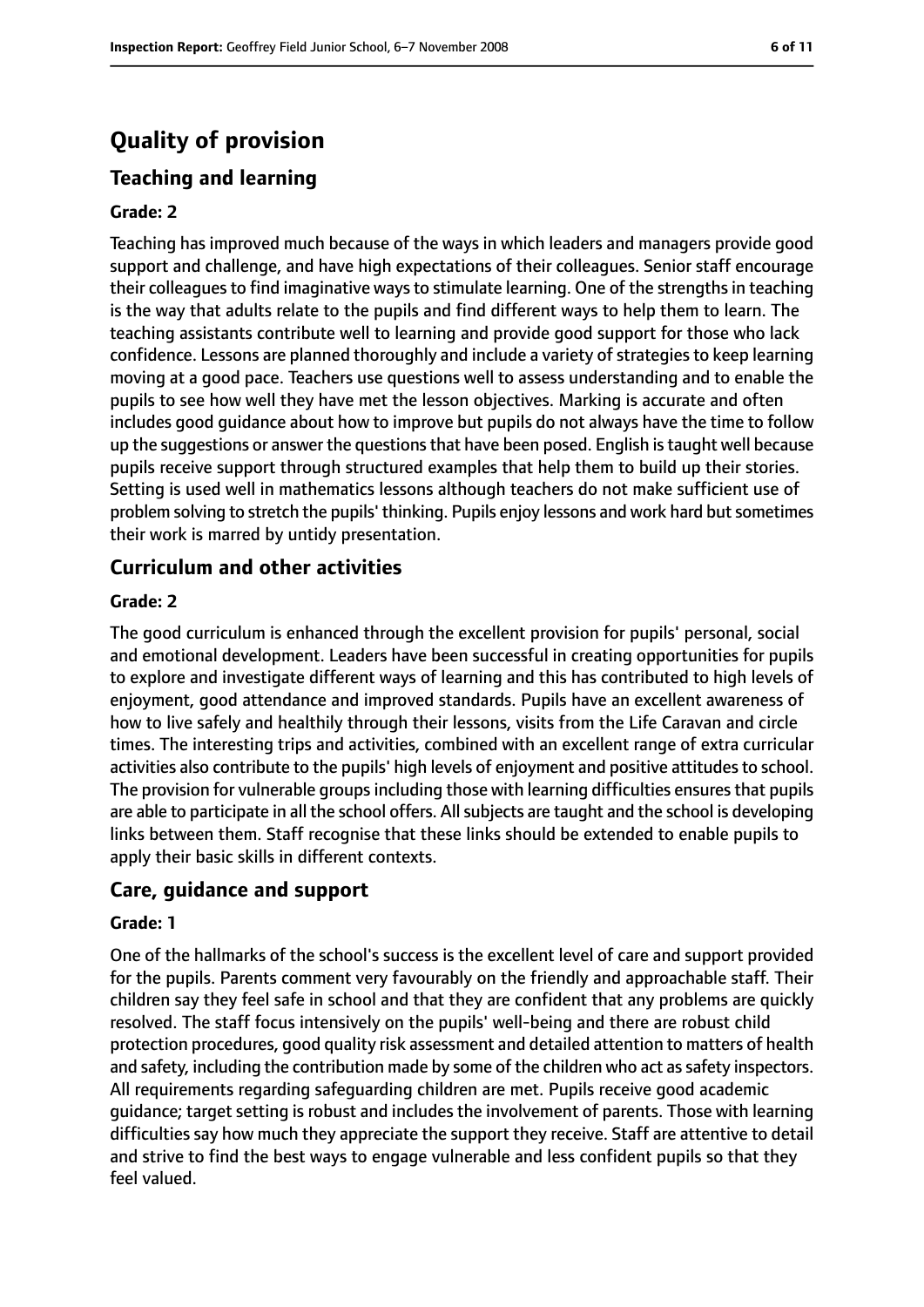## **Leadership and management**

#### **Grade: 1**

Outstanding relationships and a climate of encouragement in promoting pupils' learning have contributed much to ensuring consistently good teaching and achievement at the school. The pupils are at the centre of the school's work and adults value their opinions and respond to their suggestions. The focus on meeting every pupil's needs has led to a broadening of the curriculum and well organised and effective teaching. The school's success is built around effective teamwork and a shared commitment to meeting the needs of all. The headteacher achieves an excellent balance between challenge and support and this enables staff to take risks and to be creative in how they plan learning. Parents prize the school's friendly and purposeful atmosphere. The headteacher, staff and governors work extremely well together and, through rigorous analysis of test results and regular monitoring, make sure that improvement is always on the agenda. Their excellent capacity to improve is exemplified by the much improved standards, consistently good progress and improvements to the curriculum and pupils' attendance and behaviour. Governors are not only very supportive they are highly skilled in reviewing the school's work, setting exacting challenges and monitoring the school's success. They hold the staff to account and are fully involved in developing the school's initiatives.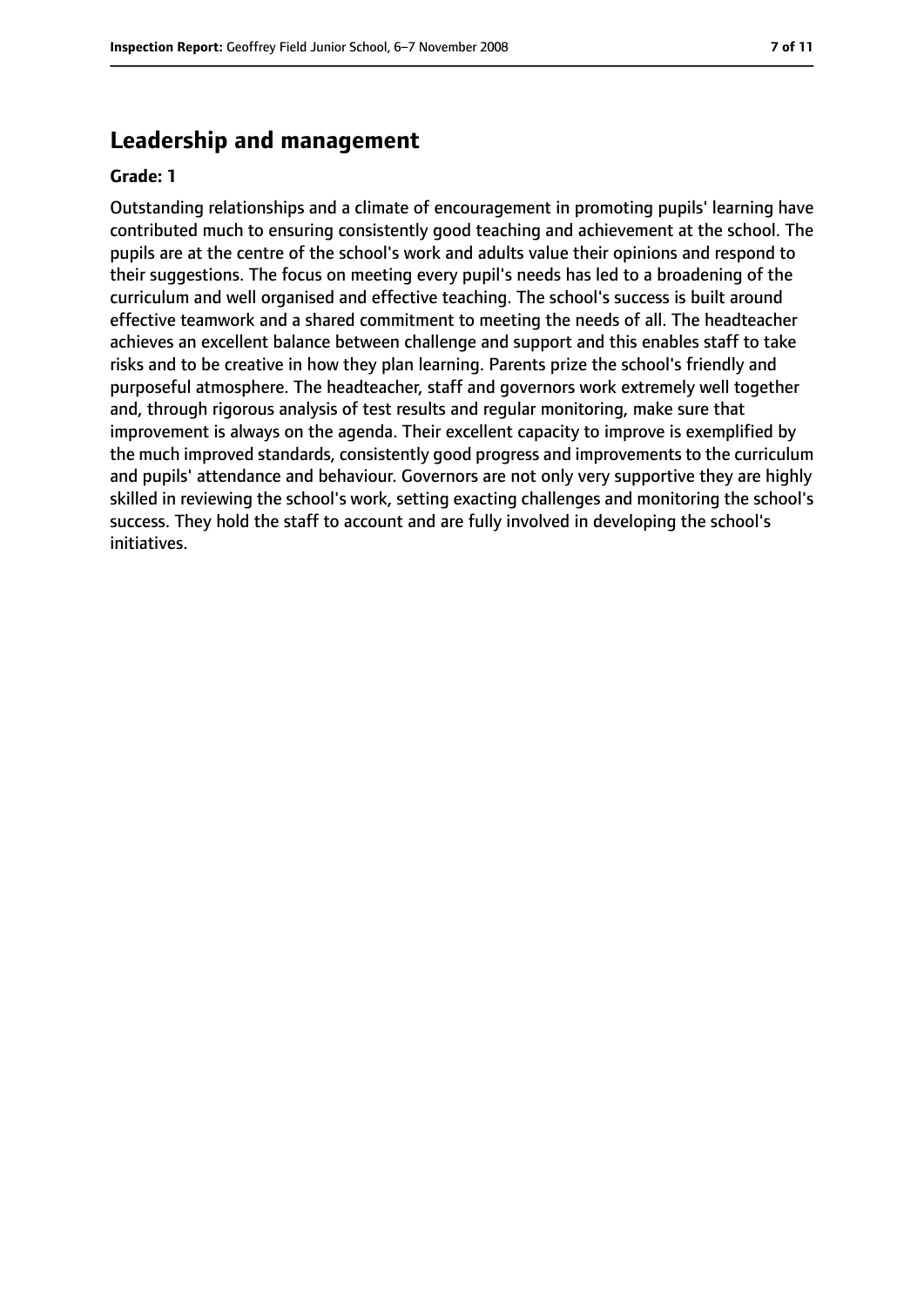**Any complaints about the inspection or the report should be made following the procedures set out in the guidance 'Complaints about school inspection', which is available from Ofsted's website: www.ofsted.gov.uk.**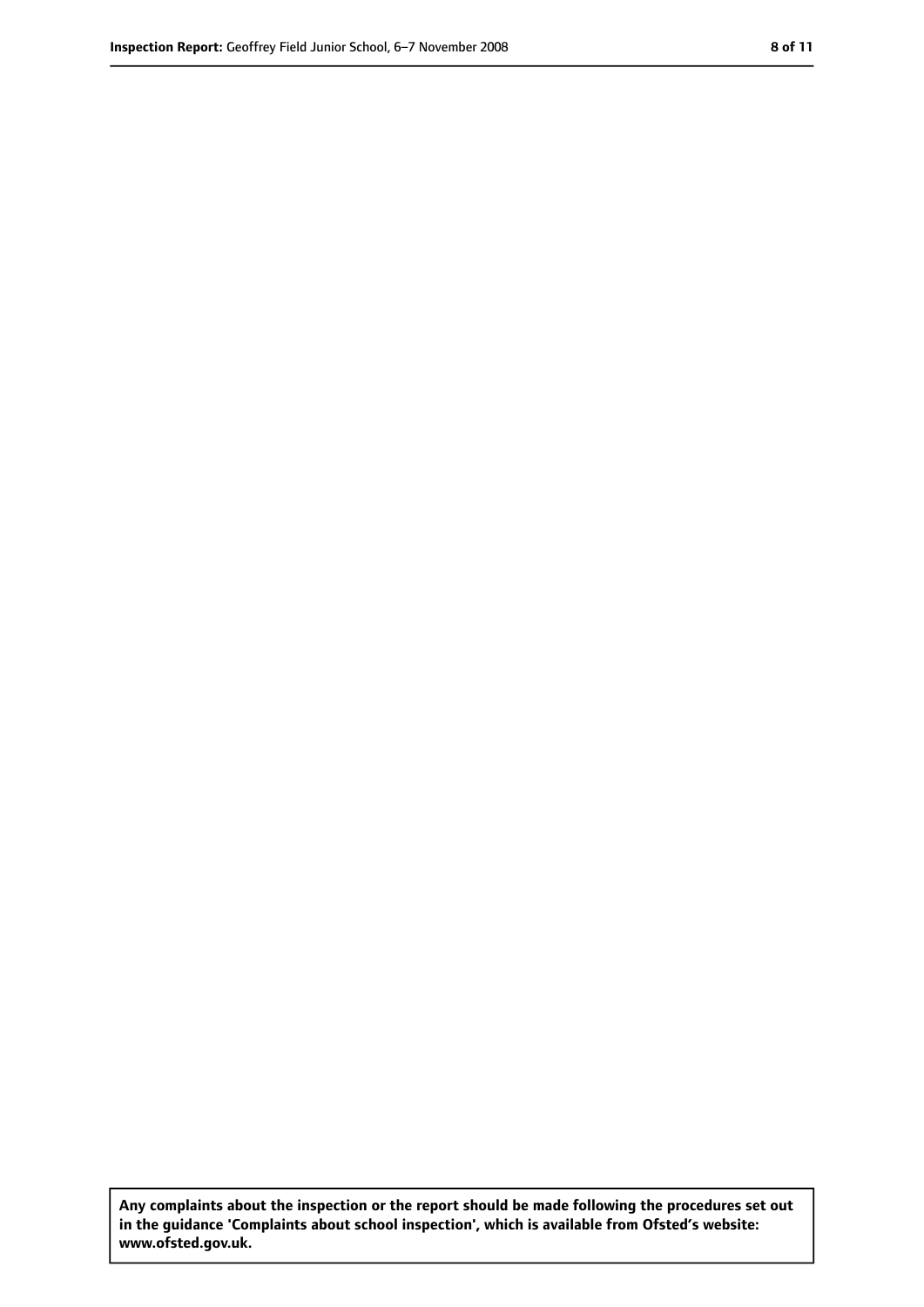# **Inspection judgements**

| Key to judgements: grade 1 is outstanding, grade 2 good, grade 3 satisfactory, and | <b>School</b> |
|------------------------------------------------------------------------------------|---------------|
| arade 4 inadequate                                                                 | Overall       |

#### **Overall effectiveness**

| How effective, efficient and inclusive is the provision of<br>education, integrated care and any extended services in meeting the<br>needs of learners? |     |
|---------------------------------------------------------------------------------------------------------------------------------------------------------|-----|
| Effective steps have been taken to promote improvement since the last<br>inspection                                                                     | Yes |
| How well does the school work in partnership with others to promote learners'<br>well being?                                                            |     |
| The capacity to make any necessary improvements                                                                                                         |     |

# **Achievement and standards**

| How well do learners achieve?                                                                                 |  |
|---------------------------------------------------------------------------------------------------------------|--|
| The standards <sup>1</sup> reached by learners                                                                |  |
| How well learners make progress, taking account of any significant variations  <br>between groups of learners |  |
| How well learners with learning difficulties and/or disabilities make progress                                |  |

<sup>&</sup>lt;sup>1</sup>Grade 1 - Exceptionally and consistently high; Grade 2 - Generally above average with none significantly below average; Grade 3 - Broadly average to below average; Grade 4 - Exceptionally low.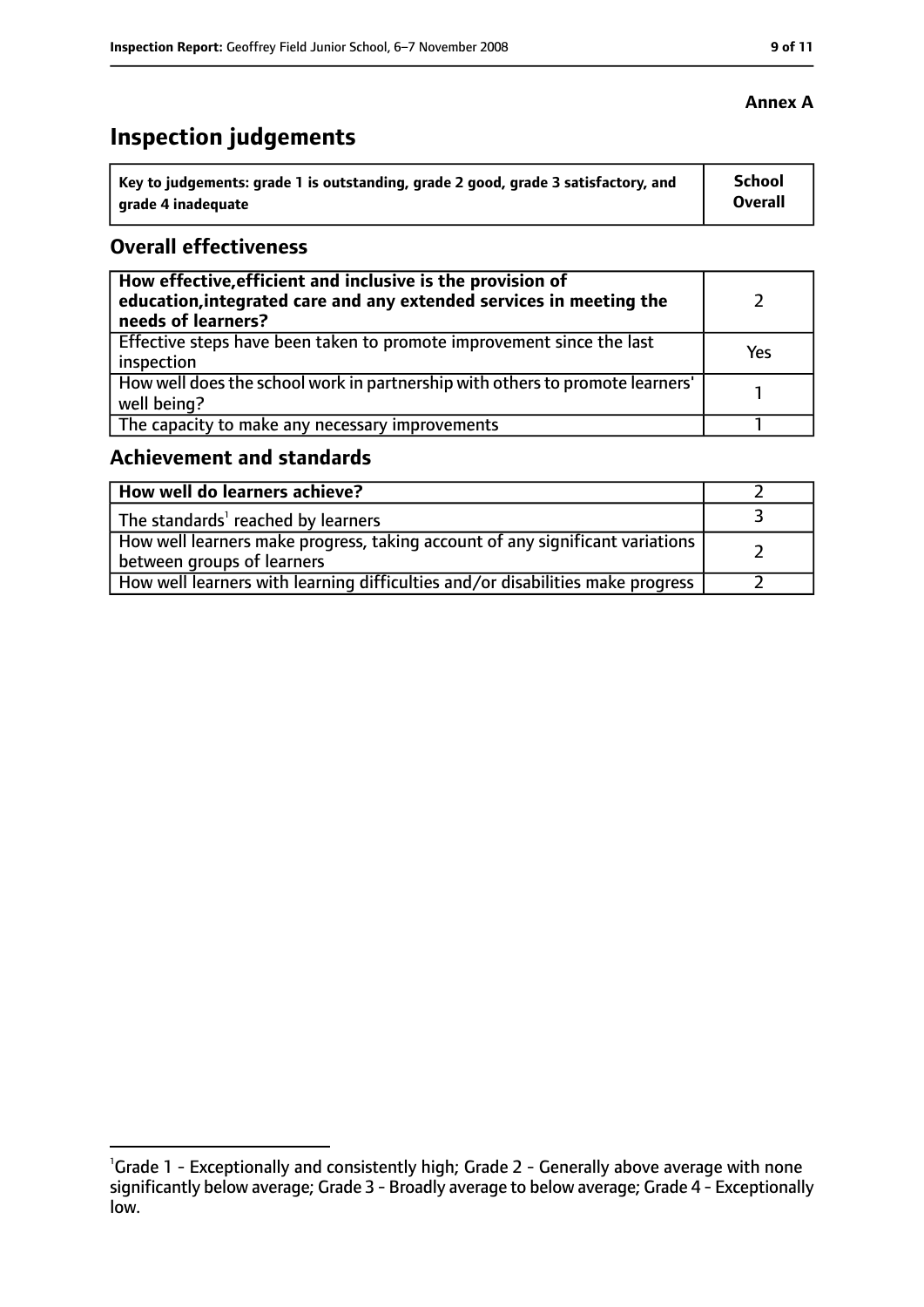# **Personal development and well-being**

| How good are the overall personal development and well-being of the<br>learners?                                 |  |
|------------------------------------------------------------------------------------------------------------------|--|
| The extent of learners' spiritual, moral, social and cultural development                                        |  |
| The extent to which learners adopt healthy lifestyles                                                            |  |
| The extent to which learners adopt safe practices                                                                |  |
| The extent to which learners enjoy their education                                                               |  |
| The attendance of learners                                                                                       |  |
| The behaviour of learners                                                                                        |  |
| The extent to which learners make a positive contribution to the community                                       |  |
| How well learners develop workplace and other skills that will contribute to<br>their future economic well-being |  |

# **The quality of provision**

| How effective are teaching and learning in meeting the full range of<br>learners' needs?              |  |
|-------------------------------------------------------------------------------------------------------|--|
| How well do the curriculum and other activities meet the range of needs and<br>interests of learners? |  |
| How well are learners cared for, quided and supported?                                                |  |

# **Leadership and management**

| How effective are leadership and management in raising achievement<br>and supporting all learners?                                              |     |
|-------------------------------------------------------------------------------------------------------------------------------------------------|-----|
| How effectively leaders and managers at all levels set clear direction leading<br>to improvement and promote high quality of care and education |     |
| How effectively leaders and managers use challenging targets to raise standards                                                                 |     |
| The effectiveness of the school's self-evaluation                                                                                               |     |
| How well equality of opportunity is promoted and discrimination eliminated                                                                      |     |
| How well does the school contribute to community cohesion?                                                                                      |     |
| How effectively and efficiently resources, including staff, are deployed to<br>achieve value for money                                          |     |
| The extent to which governors and other supervisory boards discharge their<br>responsibilities                                                  |     |
| Do procedures for safequarding learners meet current government<br>requirements?                                                                | Yes |
| Does this school require special measures?                                                                                                      | No  |
| Does this school require a notice to improve?                                                                                                   | No  |